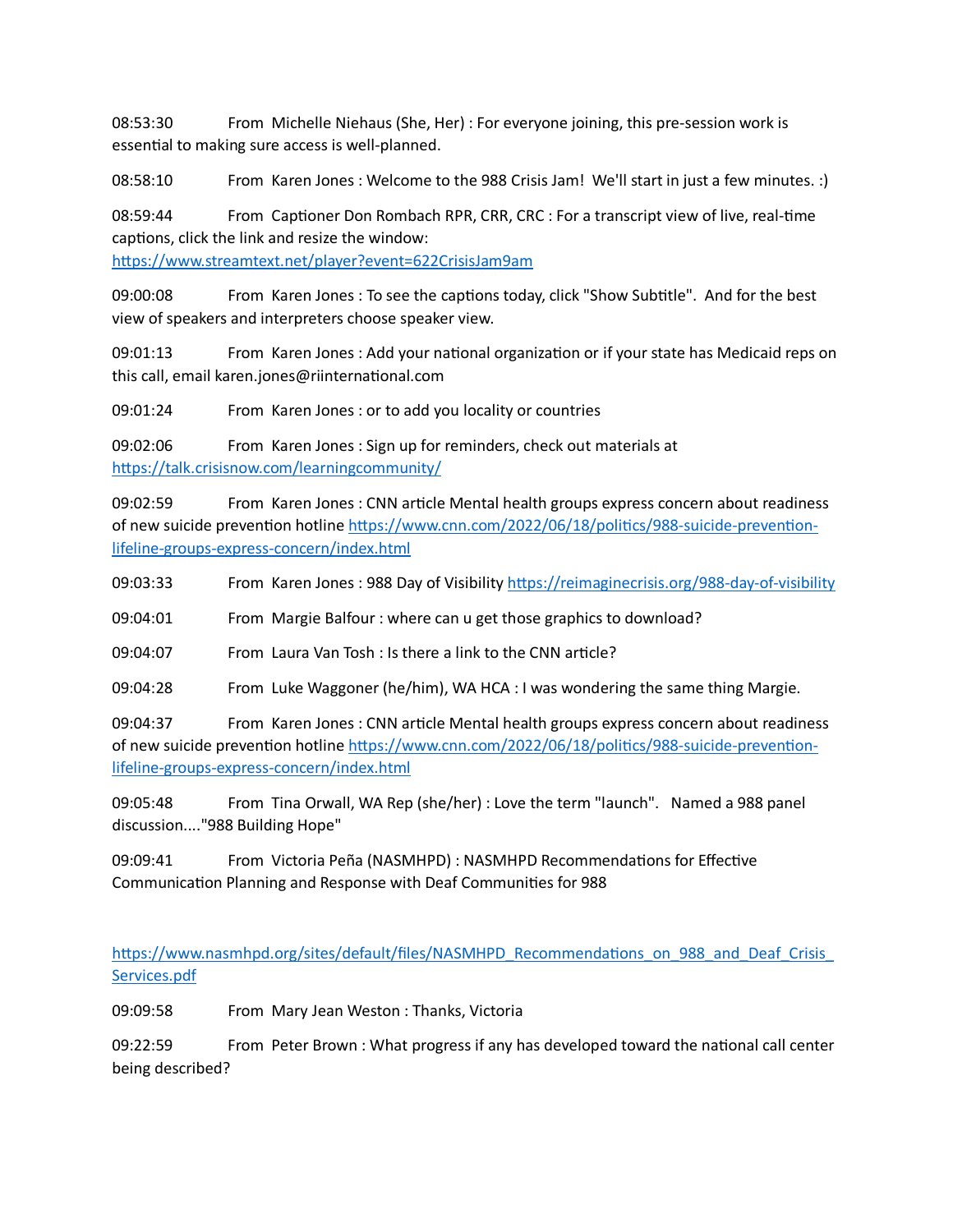09:23:52 From Tina Orwall, WA Rep (she/her) : Excellent presentation! How can we help advocate for the national call center? Is there anyone in Congress taking the lead on this?

09:23:54 From JShivers : Joann Shivers, BHA- Maryland I hope we are able to obtain the power point. This is great and informative.

09:25:07 From Universal Tradition : Work-from-home or work-from-anywhere capacity is expanding post COVID, away from uni-location Omni-channel communication

09:25:43 From Hye Won Yoon : Could we have access to the powerpoint by any chance?

09:25:56 From Meighan Haupt (NASMHPD) : We do not have Geolocation

09:26:10 From JShivers : That was a great point regarding area code.

09:26:17 From Dr. Stephanie Logan (she/her); DeafLEAD : Outstanding presentation, Holly!

09:26:23 From Gabriella Wong (accesSOS) : Holly, thank you so much for your presentation and your recommendations!

09:26:28 From Karen Jones : We'll share the PDF, recording and other materials at https://talk.crisisnow.com/learningcommunity/

09:26:32 From JShivers : Thank you!!

09:26:53 From Stephanie Barrios Hepburn : Amazing presentation, Holly!

09:27:43 From Lauranna : Holly---very impressive!!!!!!

09:27:46 From Stephanie Barrios Hepburn : Great point, Meighan.

09:29:15 From BChakanyuka : Thank you Holly this is great information especially as we are intentionally looking at equity throughout all efforts to increase services and resources

09:33:48 From Holly Rioux she/her : Dr. Logan's team doing amazing work!

09:33:49 From Ellen Harwell (she/her) : Excellent presentation! Regional signs and being in crisis makes video so important. Most of us know how meaning and messages get be misunderstood in emails and texts. I think this is even more so an issue in ASL and other signed modalities where grammar and word emphasis are so visual.

- 09:36:06 From Andrea Fiero (Kentucky) : Hello Michelle!!
- 09:38:55 From Michelle Niehaus (She, Her) : Great points, Ellen.
- 09:41:02 From Dr. Stephanie Logan (she/her); DeafLEAD : WOW!!!
- 09:41:16 From Tina Orwall, WA Rep (she/her) : Very troubling
- 09:41:25 From Lauranna : Very bad.
- 09:41:37 From Michelle Niehaus (She, Her) : You're a pioneer in chat / text, Dr. Logan!
- 09:41:53 From Dr. Stephanie Logan (she/her); DeafLEAD : I was way off!!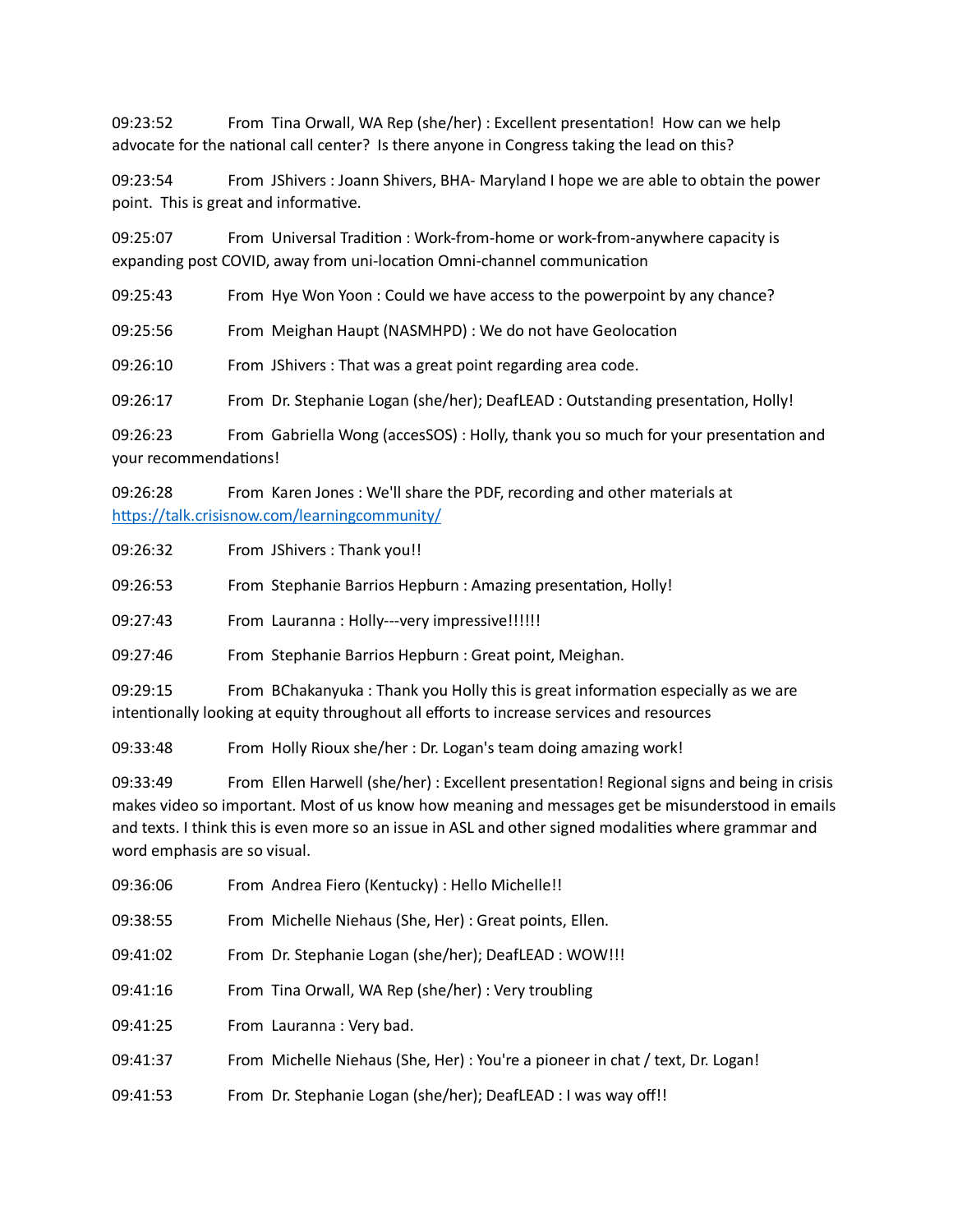09:41:55 From Gabriella Wong (accesSOS) : FCC's text to 911, 911 call center registry resource: [htps://www.fcc.gov/files/text](https://www.fcc.gov/files/text-911-master-psap-registryxlsx)-911-master-psap-registryxlsx

09:42:11 From Gabriella Wong (accesSOS) : Information on text to 911: [htps://www.fcc.gov/consumers/guides/what](https://www.fcc.gov/consumers/guides/what-you-need-know-about-text-911)-you-need-know-about-text-911

09:42:16 From Dr. Stephanie Logan (she/her); DeafLEAD : Thanks, Michelle!! I am so proud of our DeafLEAD team and the crisis counselors we have that work here.

09:42:53 From Karen Jones : #crisistalk article 988 Must Be Part of the 988 Conversation https://talk.crisisnow.com/911-must-be-part-of-the-988-conversation/

09:45:04 From Tina Orwall, WA Rep (she/her) : We are "marrying" our 911 and 988 and establishing a close working relationship. We are working on a co-locating some of our 988 staff at 911 call centers. Joint training will be important too.

09:49:29 From Mary Giliberti- Mental Health America : John - Can you let us know if the children's crisis guidelines have been released and if not, when we can expect them?

09:50:01 From Monica Luke - she series : Or where we can find any information on the child crisis guidelines?

09:51:10 From Wendy White Tiegreen - GA DBHDD : Celebrate that Recovery tenure! Thanks for your wellness and leadership Amy!

09:51:12 From Meighan Haupt (NASMHPD) : One of the quotes on the T-Shirts is from Amy Brinkley, "It's a game changer when people care." Go Amy!

09:51:27 From Victoria Peña (NASMHPD) : 988 Playbooks: States, Territories, and Tribes

https://www.nasmhpd.org/sites/default/files/988 Convening Playbook States Territories and Tribes.p [df](https://www.nasmhpd.org/sites/default/files/988_Convening_Playbook_States_Territories_and_Tribes.pdf) 

09:51:30 From Laura Van Tosh : Thank you, Amy, for your work!

09:51:52 From Bill White, AFSP (he/him) : Echoing all of this -- thank you for what you do, Amy!

09:52:14 From Barb Moreng : How are other states going to offer peer services on the 988 line?

09:52:33 From Michelle Niehaus (She, Her) : Expanding Deaf Certified Peer Support Services as a priority would be appreciated. More funding is needed!

09:52:34 From John Palmieri : Following up on youth crisis guidelines question

09:52:41 From Stephanie Barrios Hepburn : Excellent points, Amy.

09:52:53 From Nili Ezekiel, NASMHPD : Go Amy!!!

09:54:41 From Amy Brinkley (NASMHPD) : Barb feel free to email me amy.brinkley@nasmhpd.org and I will try to get you connected.